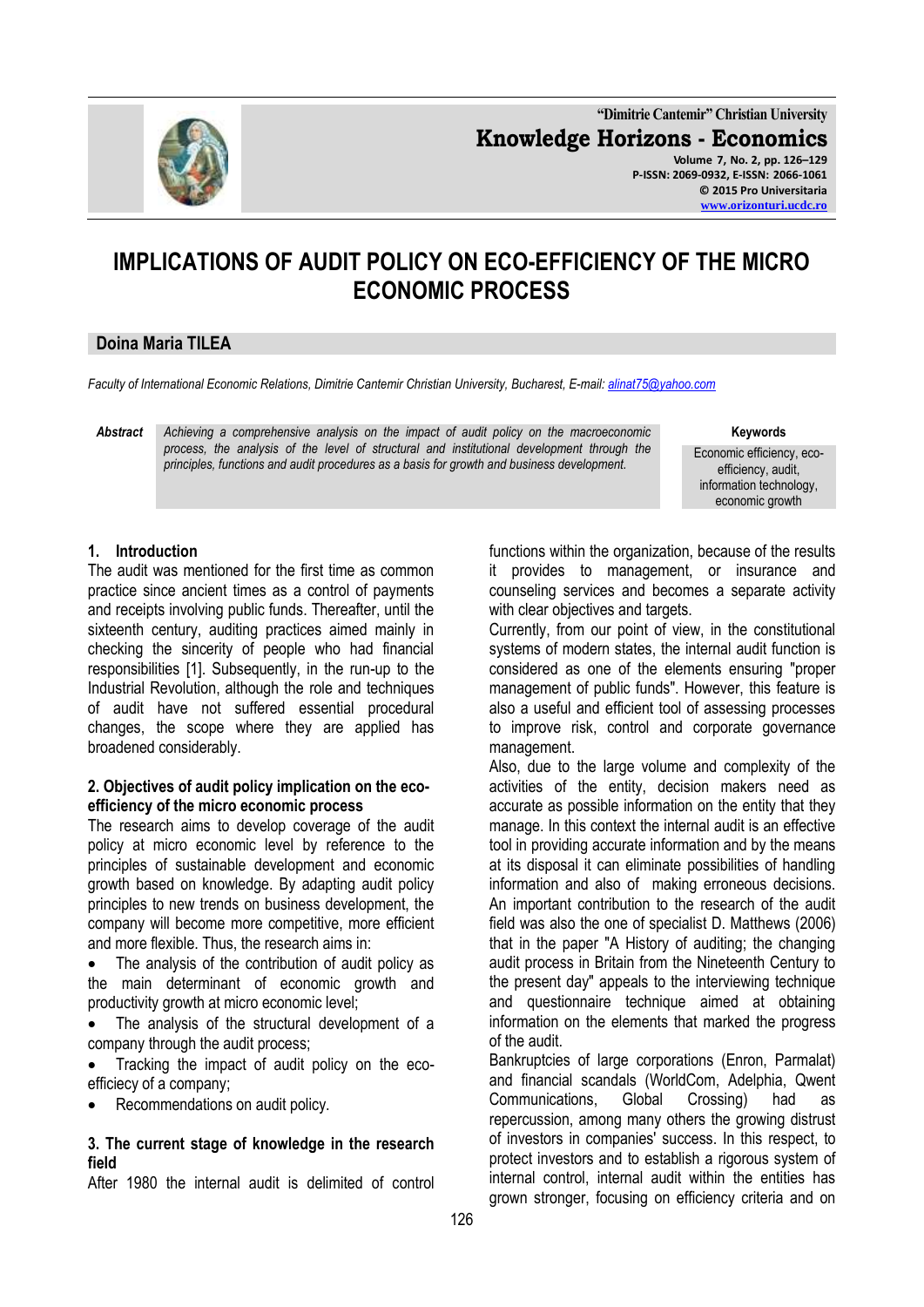qualitative aspects of economic-financial life specific for economic organizations and for public entities. In this context, Davies M., 2001, analyzes the consequences of international events and the economic changes that occurred after failures and international financial scandals and believes that the dynamics of these changes have influenced entities and determined a change of "the role of internal audit from a function of assessment, monitoring and evaluation, to a function of insurance, of advice and of assistance to management".

In the economic vision, Angelescu et al, 2001, from the research state that the significance of the concept of audit is to "professional verify an information in order to express a qualified, argued and independent opinion based on reporting on the quality criterion".

Loebbecke JK, AA Arens, 2003 integrates the most important concepts of internal audit and also some practical aspects in a logical way, in order to understand the decision-making process in internal audit and the sampling process of audit. On the principles and practice of internal auditing, Virendra Kumar R. & S., 2006, and Millichamp AH & Taylor J., 2008 also discuss highlighting the importance and necessity of the audit report, the auditor's responsibility in reporting process and relevance of audit's opinion.

The analysis of research in the audit shows that initially most studies and theories underlying the audit were related to financial-accounting function. Implementation in the United States of the Sarbanes Oxley Act, 2002, led to a reorganization of the principles governing the internal audit function and the accelerated growth of both the profession and internal auditors' skills needed to help organizations to meet legal requirements and procedures in all areas of their activity.

Another sign of change in the internal audit was given by Nordin Van Gansberghe 2005, according to which the limited resources, the various risks and technological progress are arguments for a paradigm shift in public sector internal audit.

Also, considering that the internal audit was not considered by the agency theory as a mechanism to ensure the relationship of agent, G. Waring, 2006 in combating agent theory said that "the principal relies on auditor to provide independent and objective evaluation of accuracy of the accounting officer and give a report to know whether the results reflect the reality of the performed operations". In the same context, Charreaux (quoted by Bertin, 2007) replaced the name of the agent theory with the corporate governance and stated the place of internal audit as it follows: "The internal audit is a component of the governing mechanism of the entity".

From a management perspective, J. Saam, 2007, considers that the internal audit "supports the management of the entity in achieving its obligations and strengthens confidence of the owners of the entity in the integrity of management and Renard J. 2006, considers that" internal audit is all that is needed to make a charge to ensure that the business has good control".

Following research conducted by Spanhove et al, 2008 Ernst & Young, 2008 and Macarius, 2009, it is estimated that the traditional approach to internal audit is associated to specific activities of internal control system evaluation. Manolescu *et al*, 2009, in the studies on the audit committee - internal audit relationship, highlights the involvement of the audit committee in monitoring the effectiveness of control systems.

The study carried out by PwC "The statute of internal audit profession," 2010, a number of 2021 participants from 55 countries, it is considered that although internal audit structures have made significant progresses and they set appropriate priorities they still need to evolve in order to reach the level of a performant internal audit function. At the same time it also argues that the management of organizations and the members of the internal audit committee consider that the internal audit function should provide more value.

Selwood J. (2011), S.Collings (2011) and Chidgey P.&Nendick S. (2011) have shown in studies conducted on international auditing standards. Selwood et al, 2011 also highlights aspects of the international auditing standards used in the UK and Ireland. Chidgey & Nendick, 2011-2012, have developed a practical guide on the implementation of auditing standards. Collings et al, 2011, within the content of the developed studies performs an interpretation of international auditing standards and submits applications on their practical implementation. A complete definition of internal audit is the one given by the Institute of Internal Auditors (IIA), 2011 an it represents "the independent and objective activity that gives an entity assurance regarding the degree of control over operations, that guides it in order to improve its operations and contributes to adding value".

A study published in the "Maximizing internal audit function" magazine, 2010, states the need of existence in practice of eight key attributes for the internal audit function to be effective, namely: (1) exploitation of the opportunities of corporate governance, (2) optimization of risk assessment, (3) developing the scope of the internal audit in order to increase the added value of internal audit, (4) improving existing skills, (5) reducing cost pressures, (6) maximizing the benefits of using technology (7) orientation to critical risks and (8) alignment of audit's objectives with beneficiaries' needs. Among some studies conducted on internal audit it has been revealed distinctive aspects, sometimes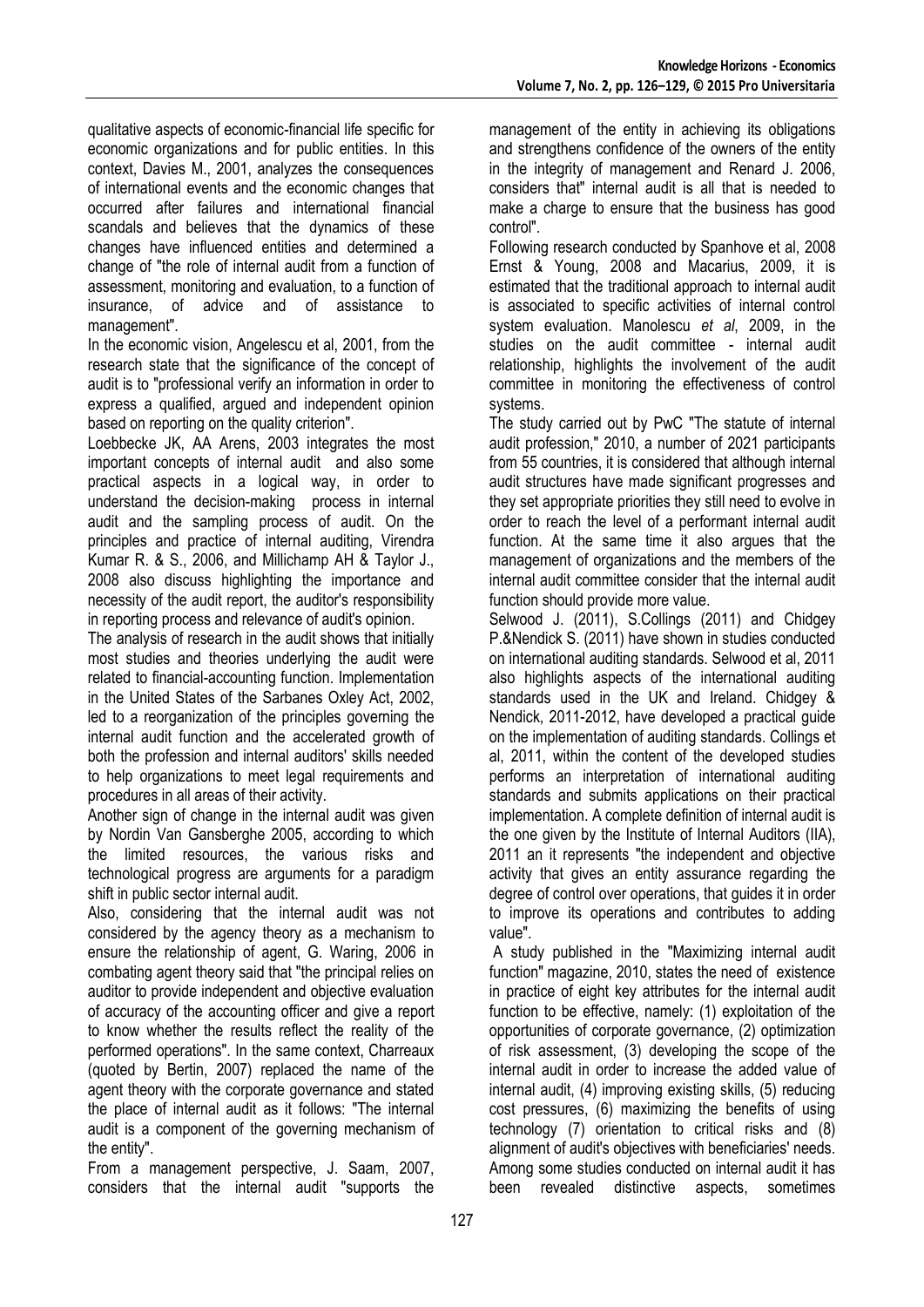impossible to predict given the specific cultural influence [2]; *"The past based on a centralized system that has the ability to print durable trends, as studies conducted on similar economies have shown this thing"* [3] and the fact that "the applied methodology can not be taken from other economic environments, regardless of their method of implementation" [4].

Initially, in Romania, the introduction of internal audit in the public sector did not mean harmonization of Romanian legislation with the acquis communautaire, since the internal audit was not developed, and in practice could not automatically translate any methodology of the EU countries given the specific of the economy and the "pioneering" conditions. In this context, the European Commission considered that our country firstly must realize a proper institutional building appropriate to achieve this function, in order to implement and develop the concept of internal audit in the public sector.

Faced with these challenges, Romania joined this process, initially through the development of GO no. 119/1999 on internal audit and financial control, which, even though not fully correspond to the requirements of the new concept of internal auditing, have founded this activity in our country, firstly establishing powers and duties for the internal audit structures. For private sector internal audit is regulated by Ordinance no. 75/1999 [5] and is the responsibility of the *Chamber of Financial Auditors of Romania.* Dobroţeanu L., Dobroteanu CL, 2002, investigates the types of audits and theories that justify financial audit, showing that the theory of audit is more descriptive than normative, because it provides explanations of audit practices and audit procedures necessary to accomplish the purpose of financial audit.

Morariu A. Stoian F., 2008, within the developed paper makes a presentation of the organization and functioning way of the internal audit and corporate governance and presents an approach of an internal audit's mission based on international auditing standards.

Interpretation of the concepts of internal audit and internal control is performed by Domnisoru S., Vânătoru S., 2008, who makes a comparative analysis of these concepts, and of the specific implementation procedures of internal control and internal audit.

Sabau C., Nagy CM 2009, conducts a research on the need and role of audit's performance to ensure the competitiveness of economic organizations, where it presents the main elements that underpin the achievement of audit's performance missions to contribute to increasing performance in economic entities.

James D. and Co., 2010, makes the retrospective presentation of public internal audit, namely of the evolution of the function and defines the main prospects for the future development of internal audit in the public sector.

Krishnamoorthy G., 2010, performs an analysis of the possibility of outsourcing internal audit, with presenting the advantages, and an analysis of the evolution and function of internal audit so this feature contributes to the improvement of entity's activities and to provide added value.

A contribution to the implementation of internal audit in the public sector is made by Joel M., Togo D., 2010, which presents first the concept of internal audit, the relationship between internal public audit and internal control, principles and characteristics of internal public audit, the reference framework of public internal audit, internal public audit planning, conducting a mission specific for the public internal audit. On the other hand, it presents the concept of corporate governance and the need to implement in the public sector, codes underlying the corporate governance, responsibilities of personnel responsible for corporate governance on the implementation of internal/management control and on the implementation of risk management and the role of internal audit committees in the proper functioning of the internal audit activity.

Also remarkable in this area is the comparative analysis carried out by Vasile E., Gherghelas N., 2011, from internal audit and internal public audit and whose opinion is that there is complementarity between the two functions, one that is identified by the other, differentiation is given by the regulatory framework governing them separately. G. Calotă (2011) performs a research on the implementation of audit's performance in public passenger transport system in our country and shows how planning and carrying out an internal audit mission on the financial and accounting activity, which have as their object public passenger transport activity.

Progress achieved so far, in the theoretical foundations of the internal audit are appreciated, but practical realities dynamics requires constant concern to improve internal auditors and to strengthen the function.

Also through implementation of legislative changes brought to internal audit work carried out in the public administration the function will be strengthen, will increase the responsibility of internal auditors in the carrying out audit missions and the results will be commensurate with the extra added value brought to the activities of the entity.

Regarding public accounting in the specialty literature of our country, interest has increased, especially in recent years, amid the changes that have taken place in this field. Among the experts who researched and published in this field include: Profiroiu 2006: *Mateş D., et al.* 2007*, Apetrei A.* 2008, *Dumitru M., Pitulice I.C.,*